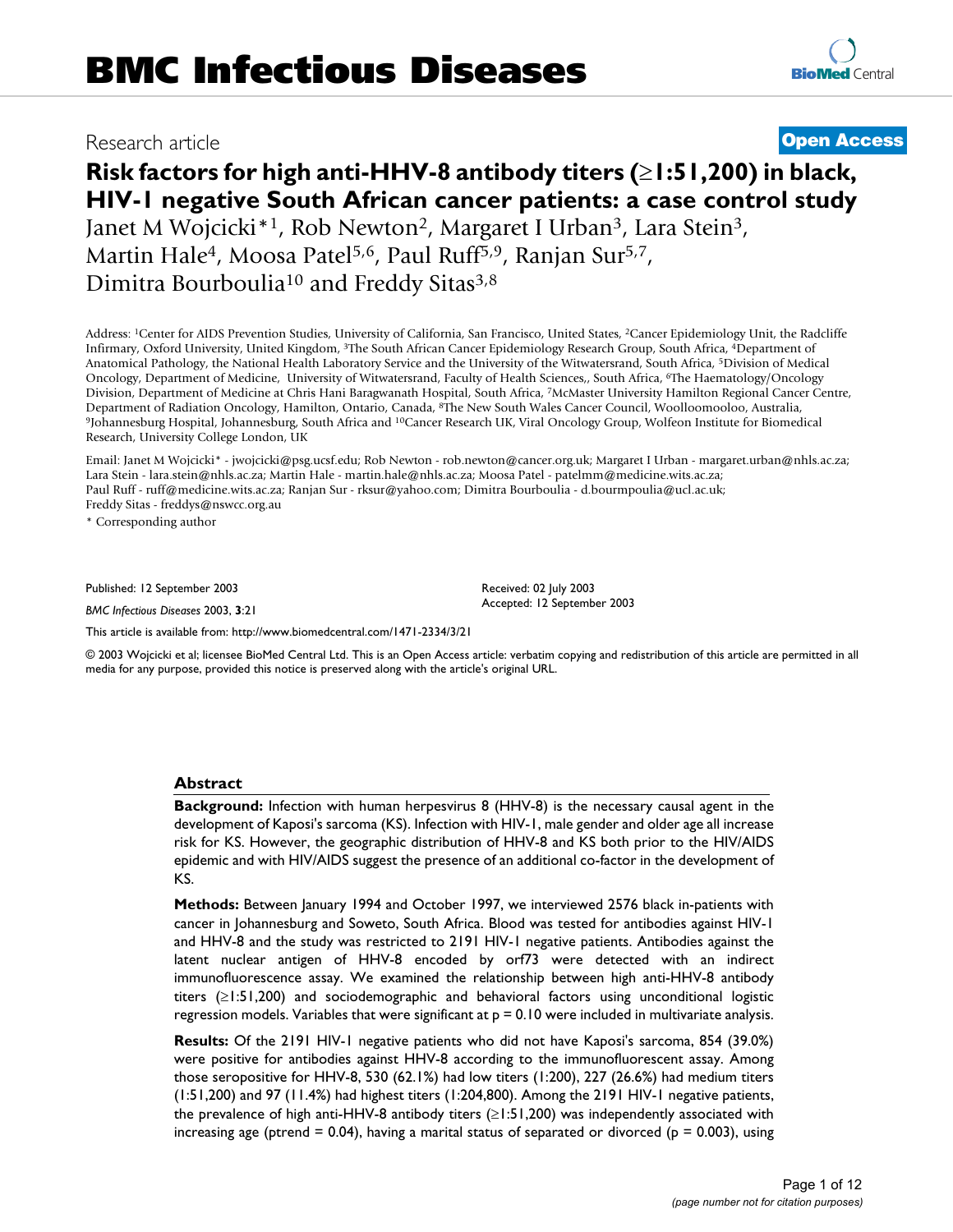wood, coal or charcoal as fuel for cooking 20 years ago instead of electricity ( $p = 0.02$ ) and consuming traditional maize beer more than one time a week ( $p = 0.02$ ; p-trend for increasing consumption = 0.05) although this may be due to chance given the large number of predictors considered in this analysis.

**Conclusions:** Among HIV-negative subjects, patients with high anti-HHV-8 antibody titers are characterized by older age. Other associations that may be factors in the development of high anti-HHV-8 titers include exposure to poverty or a low socioeconomic status environment and consumption of traditional maize beer. The relationship between these variables and high anti-HHV-8 titers requires further, prospective study.

#### **Background**

Human herpesvirus 8 (HHV-8, also known as Kaposi's sarcoma-associated herpesvirus) is understood to be the necessary, causal agent in the development of Kaposi's Sarcoma (KS) [1–3]. HHV-8 has been detected in the lesions of nearly all patients with Kaposi's sarcoma [4,5] and it predicts the development of Kaposi's sarcoma when found in the blood [3,6].

Not all individuals infected with HHV-8 develop KS suggesting the presence of a co-factor in the development of the malignancy [7,8]. HIV infection, other immunosuppression, male gender and older age all increase risk [9,10]. To explain the geographical variation in KS incidence world-wide, researchers have proposed additional co-factors. In particular, researchers have suggested that infection with HHV-8 later in life, high socioeconomic status and/or exposure to substances in the water or soil may be potential co-factors increasing risk for KS in adulthood [11–13]. High anti-HHV-8 antibody titers have been correlated with high HHV-8 viral load and increased risk for development of KS [14–16], but risk factors other than age and length of infection for elevated titers have not been determined [17,18]. The aim of our study was to identify risk factors for high titers to HHV-8  $(≥1:51,200)$ as a means to better understand risk factors for Kaposi's sarcoma among HIV-seronegative, black adults in South Africa. Using a database of information on over 2000 HIV-1 negative black, South African hospitalized cancer patients, we conducted a case control study of risk factors for high titers to HHV-8 ( $\geq$ 1:51,200) using patients with high titers as cases and HHV-8 infected patients with low titers as controls (median titer 1:200).

#### **Methods**

#### *Study participants*

The participants included in our analyses were part of a large epidemiologic study conducted by researchers from the South African National Cancer Registry and the Department of Medicine of the University of the Witwatersrand, in collaboration with investigators in the United Kingdom as described elsewhere [14]. The study was conducted between January 1994 and October 1997 at three Johannesburg hospitals (Chris Hani-Baragwanath, Hillbrow and Johannesburg). Trained nurses interviewed 2576 black inpatients with cancer using a questionnaire in the language of the patient (most commonly Zulu or Sotho).

#### *Serologic Tests for HHV-8 and HIV-1*

The serum samples were shipped by air on dry ice to the Institute of Cancer Research in London for HHV-8 testing. Details of the testing procedure are described elsewhere [14]. Briefly, a B-cell lymphoma (primary effusion lymphoma) cell line, BCP-1, infected with HHV-8 but not Epstein Barr virus (EBV) was used for an indirect immunofluorescence assay to detect IgG antibodies against HHV-8 antigen. All assays were examined by a single observer [2,19]. Slides were screened by ultra-violet microscopy for the latent nuclear antigen of HHV-8 encoded by orf73 [2,20–24]. Serum samples that were positive for antibodies against HHV-8 by the immunofluorescence assay were scored as low (median titers were 1:200), medium (1:51,200) or high (1:204,800) according to the intensity of the fluorescent signal. These scores correlated well with intensity of fluorescence as measured by fluorescence-activated cell sorter (FACS) analysis described in detail in Sitas et al. 1999.

#### *Statistical Analysis*

Within this group of 2576 black inpatients interviewed between 1994–1997, serum samples from 2329 (90 percent) were tested for antibodies to HHV-8. We restricted analyses to those patients who were HIV-1 negative and without KS. A total number of 2191 HIV-1 negative patients without KS who were tested for HHV-8 form the basis for the analysis presented in this paper. We decided to restrict the study to HIV-1 negative patients so as to remove the confounding between level of immunosuppression and high HHV-8 titers or risk of Kaposi's sarcoma [25]. Since the factors influencing high titers to HHV-8 are not known, we initially examined the relation between high antibody titers to HHV-8 ( $\geq$ 1:51,200) and all questions from our questionnaire including age, sex, education, place of birth, place of residence, parity, number of lifetime sexual partners, history of contraceptive use for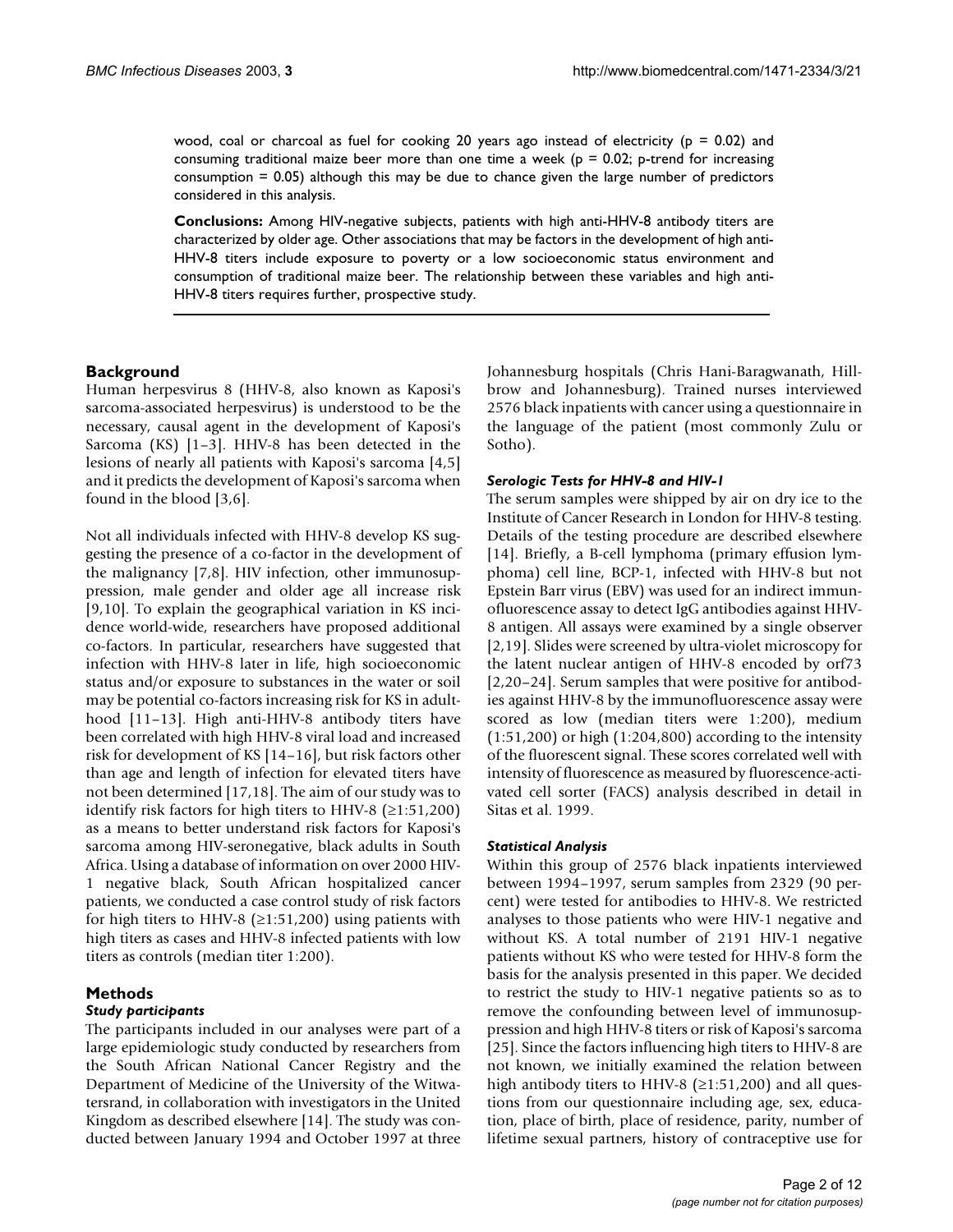|  |  | Table 3: Some factors characterizing wealth in relation to high anti-HHV-8 antibody titers* |  |
|--|--|---------------------------------------------------------------------------------------------|--|
|--|--|---------------------------------------------------------------------------------------------|--|

| Characteristic                                  | high titer/total pos (%) <sup>¥</sup> | aOR * 95%CI                     |
|-------------------------------------------------|---------------------------------------|---------------------------------|
| Walls of home (building materials used)         |                                       |                                 |
| <b>Brick</b> §                                  | 268/727 (36.9)                        | 1.0                             |
| Other                                           | 56/127 (44.1)                         | $1.49(1.01 - 2.21)$             |
| Test of Homogeneity <sup>¶</sup>                |                                       | $\chi^2$ = 4.04, p = 0.04       |
| Location for cooking food now                   |                                       |                                 |
| Inside home <sup>§</sup>                        | 308/808 (38.1)                        | 1.0                             |
| Outside home                                    | 16/45(35.6)                           | $0.92(0.49 - 1.73)$             |
| Test of Homogeneity <sup>¶</sup>                |                                       | $\chi^2$ = 0.06, p = 0.80       |
| Type of fuel used for cooking food now          |                                       |                                 |
| Electricity §                                   | 229/597 (38.4)                        | 1.0                             |
| Other                                           | 95/256 (37.1)                         | $0.99(0.73 - 1.34)$             |
| Test of Homogeneity <sup>¶</sup>                |                                       | $\chi^2$ = 0.01, p = 0.93       |
| Type of fuel used for heating now               |                                       |                                 |
| Electricity§                                    | 228/595 (38.3)                        | 1.0                             |
| Other                                           | 96/258 (37.2)                         | $1.00(0.73 - 1.35)$             |
| Test of Homogeneity <sup>¶</sup>                |                                       | $\chi^2$ = 0.00, p = 0.98       |
| Location for cooking food 20 years ago          |                                       |                                 |
| Inside <sup>§</sup>                             | 282/749 (37.7)                        | 1.0                             |
| Outside                                         | 41/108 (39.8)                         | $1.10(0.72 - 1.69)$             |
| Test of Homogeneity <sup>¶</sup>                |                                       | $\chi^2$ = 0.20, p = 0.65       |
| Type of fuel used for cooking food 20 years ago |                                       |                                 |
| Other                                           | 306/771 (39.7)                        | 1.0                             |
| Electricity                                     | 17/81(21.0)                           | $0.44(0.25 - 0.78)$             |
| Test of Homogeneity <sup>¶</sup>                |                                       | $\chi^2$ = 8.08, p = 0.005      |
| Type of fuel used for heating 20 years ago      |                                       |                                 |
| Other <sup>§</sup>                              | 307/773 (39.7)                        | 1.0                             |
| Electricity                                     | 16/79(20.3)                           | $0.43(0.25 - 0.73)$             |
| Test of Homogeneity <sup>¶</sup>                |                                       | $\chi^2$ = 8.5, p = 0.004       |
| Eyes watering in house from smoke               |                                       |                                 |
| Nos                                             | 142/432 (32.9)                        | 1.0                             |
| Yes/                                            | 160/365 (43.8)                        | $1.56(1.16-2.08)$               |
| (More than 5 Years)                             |                                       |                                 |
| Test of Homogeneity <sup>¶</sup>                |                                       | $\chi^2$ = 8.82, p = 0.003      |
| <b>Working Now</b>                              |                                       |                                 |
| Nos                                             | 261/673 (38.7)                        | 1.0                             |
| Yes                                             | 54/167 (32.3)                         | $0.85(0.58 - 1.26)$             |
| Test of Homogeneity <sup>¶</sup>                |                                       | $\chi^2$ = 0.72, p = 0.39       |
| <u>On pension/disability</u>                    |                                       |                                 |
| Nos                                             | 153/449 (34.1)                        | 1.0                             |
| Yes                                             | 163/392 (41.6)                        | $1.01(0.67 - 1.52)$             |
| Test of Homogeneity <sup>11</sup>               |                                       | $\chi^2$ = 0.00, p = 0.97       |
| Occupational status                             |                                       |                                 |
| White-collar <sup>§</sup>                       | 37/89 (41.6)                          | 1.0                             |
| Non-active                                      | 31/99(31.3)                           | $0.71(0.38 - 1.33)$             |
| Farming                                         | 14/41(34.2)                           | $0.63$ (0.29-1.38)              |
| Industry                                        | 72/181 (39.8)                         | $0.85(0.50 - 1.44)$             |
| Domestic                                        | 130/331 (39.3)                        | $0.85(0.52 - 1.41)$             |
| Unspecified                                     | 15/32 (46.9)                          | $1.53(0.65 - 3.59)$             |
| Test of Homogeneity <sup>¶</sup>                |                                       | $\chi^2$ (5df) = 4.49, p = 0.48 |
|                                                 |                                       |                                 |

\* Adjusted for age category < 35, 35–44, 45–54, 55–64, or ≥ 65 and sex. ¥ Data were not available for all patients for all variables. § These patients served as the reference group.  $\P$  All values were calculated with the  $\chi^2$  test with 1 df unless noted otherwise.

women, frequency and type of alcohol consumption, use and frequency of tobacco and other lifestyle variables such as fuel use for cooking and heating and building materials used in house construction. Odds ratios were calculated by unconditional logistic regression adjusting for age group (<35, 35 to 44, 45 to 54, 55 to 64, or  $\geq$  65)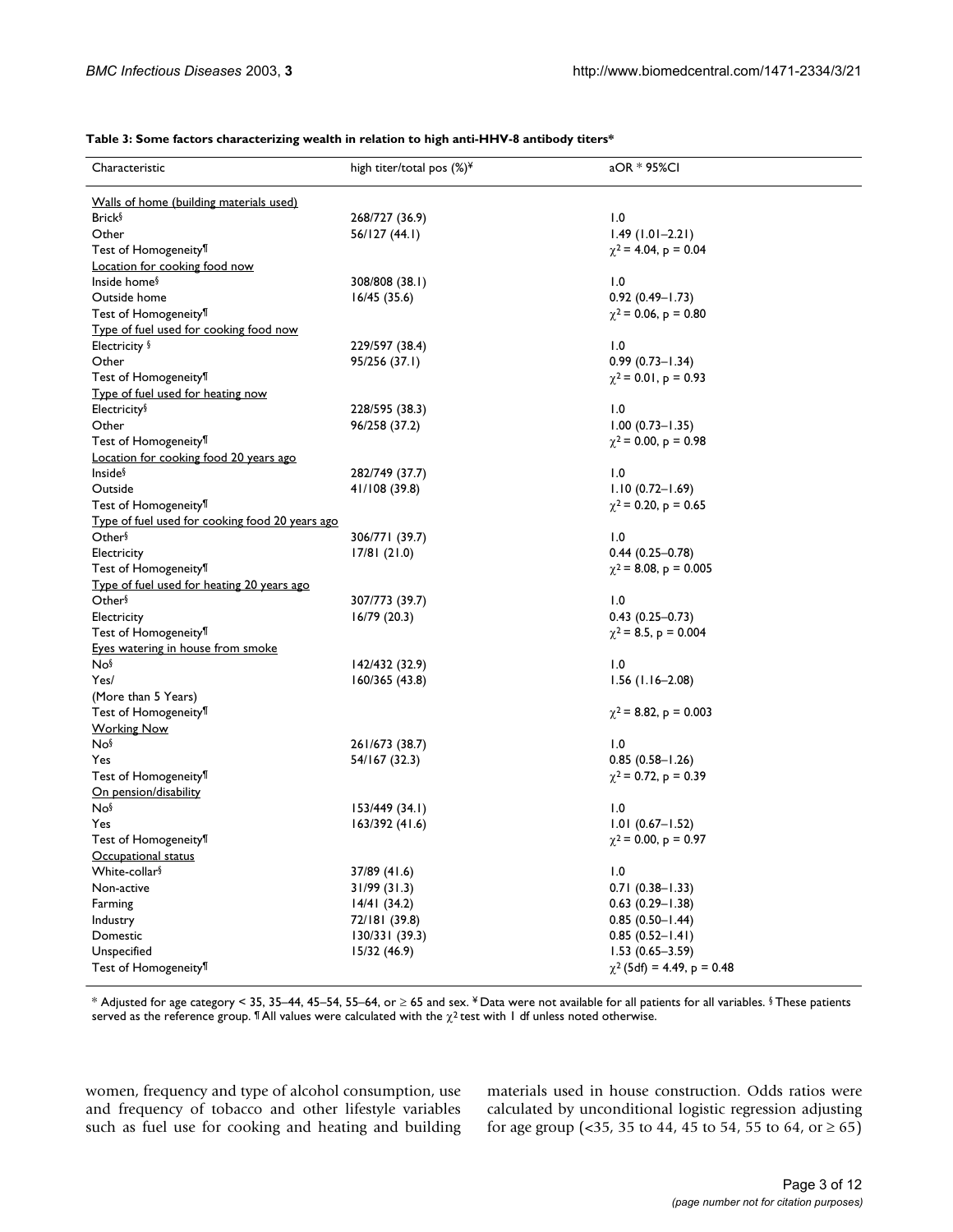|                                    | Total       | No. HHV-8 neg<br>$(\%)$ | No. HHV-8 pos<br>$(\%)$ | No. low titer (%) | No. med. titer (%) | No. high titer (%) |
|------------------------------------|-------------|-------------------------|-------------------------|-------------------|--------------------|--------------------|
| <b>TOTAL</b>                       | 2191        | 1337(61.0)              | 854 (39.0)              | 530 (62.1)        | 227(26.6)          | 97(11.4)           |
| <u>Sex</u>                         |             |                         |                         |                   |                    |                    |
| Male                               | 857 (39.1)  | 522 (60.9)              | 335 (39.1)              | 207 (61.8)        | 85 (25.4)          | 43 (12.8)          |
| Female                             | 1334 (60.9) | 815(61.1)               | 519 (38.9)              | 323 (62.2)        | 142(27.4)          | 54 (10.4)          |
| Age group                          |             |                         |                         |                   |                    |                    |
| $35$                               | 205(9.4)    | 157(76.6)               | 48 (23.4)               | 38(79.2)          | 9(18.8)            | (2.1)              |
| $35 - 44$                          | 333 (15.2)  | 220(66.1)               | 113(33.9)               | 77(68.1)          | 31(27.4)           | 5(4.4)             |
| $45 - 54$                          | 533 (24.4)  | 343 (64.4)              | 190 (35.7)              | 121(63.7)         | 51(26.8)           | 18(9.5)            |
| $55 - 64$                          | 539 (24.6)  | 319(59.2)               | 220 (40.8)              | 133(60.5)         | 60(27.3)           | 27(12.3)           |
| $\geq 65$                          | 578 (26.4)  | 297(51.4)               | 281(48.6)               | 159 (56.6)        | 76(27.1)           | 46(16.4)           |
| Marital status                     |             |                         |                         |                   |                    |                    |
| Single                             | 527(24.1)   | 352 (66.8)              | 175(33.2)               | 124(70.9)         | 42 (24.0)          | 9(5.1)             |
| Married                            | 1161(53.1)  | 703 (60.6)              | 458 (39.5)              | 292 (63.8)        | 115(25.1)          | 51(11.1)           |
| Widowed                            | 344 (15.7)  | 182 (52.9)              | 162(47.1)               | 87(53.7)          | 52(32.1)           | 23(14.2)           |
| Divorced                           | 153(7.0)    | 95(62.1)                | 58 (37.9)               | 27(46.6)          | 18(31.0)           | 13(22.4)           |
| Separated                          |             |                         |                         |                   |                    |                    |
| No. of lifetime<br>sexual Partners |             |                         |                         |                   |                    |                    |
| $0 - 2$                            | 455 (22.6)  | 288(63.3)               | 167(36.7)               | 103(61.7)         | 47(28.1)           | 17(10.2)           |
| $3 - 4$                            | 1051(52.2)  | 628(59.8)               | 423 (40.3)              | 267(63.1)         | 111(26.2)          | 45 (10.6)          |
| $\geq 5$                           | 508 (25.2)  | 306(60.2)               | 202 (39.8)              | 123(60.9)         | 51(25.3)           | 28 (13.9)          |
| <b>Education</b>                   |             |                         |                         |                   |                    |                    |
| None                               | 581 (26.7)  | 310(53.4)               | 271(46.6)               | 153(56.5)         | 82(30.3)           | 36(13.3)           |
| $I-5$ years                        | 878 (40.3)  | 539 (61.4)              | 339 (38.6)              | 219(64.6)         | 83 (24.5)          | 37 (10.9)          |
| $\geq 6$ years                     | 719 (33.0)  | 479 (66.6)              | 240 (33.4)              | 156(65.0)         | 60 (25.0)          | 24(10.0)           |
| Occupation                         |             |                         |                         |                   |                    |                    |
| White-collar                       | 270 (13.5)  | 181(67.0)               | 89 (33.0)               | 52 (58.4)         | 25(28.1)           | 12(13.5)           |
| Non-active                         | 237(11.8)   | 138(58.2)               | 99 (41.8)               | 68 (68.7)         | 21(21.2)           | 10(10.1)           |
| Farming                            | 97(4.8)     | 56 (57.7)               | 41 $(42.3)$             | 27(65.9)          | 7(17.1)            | 7(17.1)            |
| Industry                           | 559 (27.9)  | 378 (67.6)              | 181(32.4)               | 109(60.2)         | 47 (26.0)          | 25(13.8)           |
| Domestic                           | 756 (37.7)  | 424 (56.1)              | 332 (43.9)              | 202 (60.8)        | 97 (29.2)          | 33 (9.9)           |
| Unspecified                        | 88 (4.4)    | 56 (63.6)               | 32(36.4)                | 17(53.1)          | 10(31.3)           | 5(15.6)            |
| Place of birth                     |             |                         |                         |                   |                    |                    |
| Rural                              | 1245 (59.0) | 729 (58.6)              | 516(41.5)               | 324 (62.8)        | 133 (25.8)         | 59 (11.4)          |
| Urban                              | 866 (41.0)  | 553 (63.9)              | 313(36.1)               | 188(60.1)         | 89 (28.4)          | 36(11.5)           |
| Place of residence                 |             |                         |                         |                   |                    |                    |
| Urban                              | 1698 (79.6) | 1038 (80.0)             | 259 (20.0)              | 413(62.6)         | 170 (25.8)         | 77(11.7)           |
| Rural                              | 435 (20.4)  | 660 (79.0)              | 176(21.1)               | 103(58.5)         | 54 (30.7)          | 19(10.8)           |

and sex as indicated using STATA [26]. All p-values are 2 sided. Numbers of cases and controls in the tables do not always add up to the total because of missing values.

Factors that were significant in bivariate analyses at p= 0.10 were included in a multivariate logistic regression analysis, to identify which factors, if any, were independently associated with high HHV-8 titers. Goodness of fit was assessed by the Hosmer-Lemeshow test [27]. The variable "use of fuel for warming 20 years ago" was not considered in the multivariate model because it was collinear with the variable "use of fuel for cooking 20 years ago." The variable "frequency of sorghum beer consumption" was also not considered in the multivariate model

because it was collinear with the variable "frequency of traditional maize beer consumption." We examined the confounding effect of other variables. In general, confounding was defined when inclusion of a variable in the multivariate model resulted in a change of more than 15 percent in odds ratios of factors already present in the model. Variables that had a considerable number of "missings" were modeled in our analysis with a separate "missing values" category.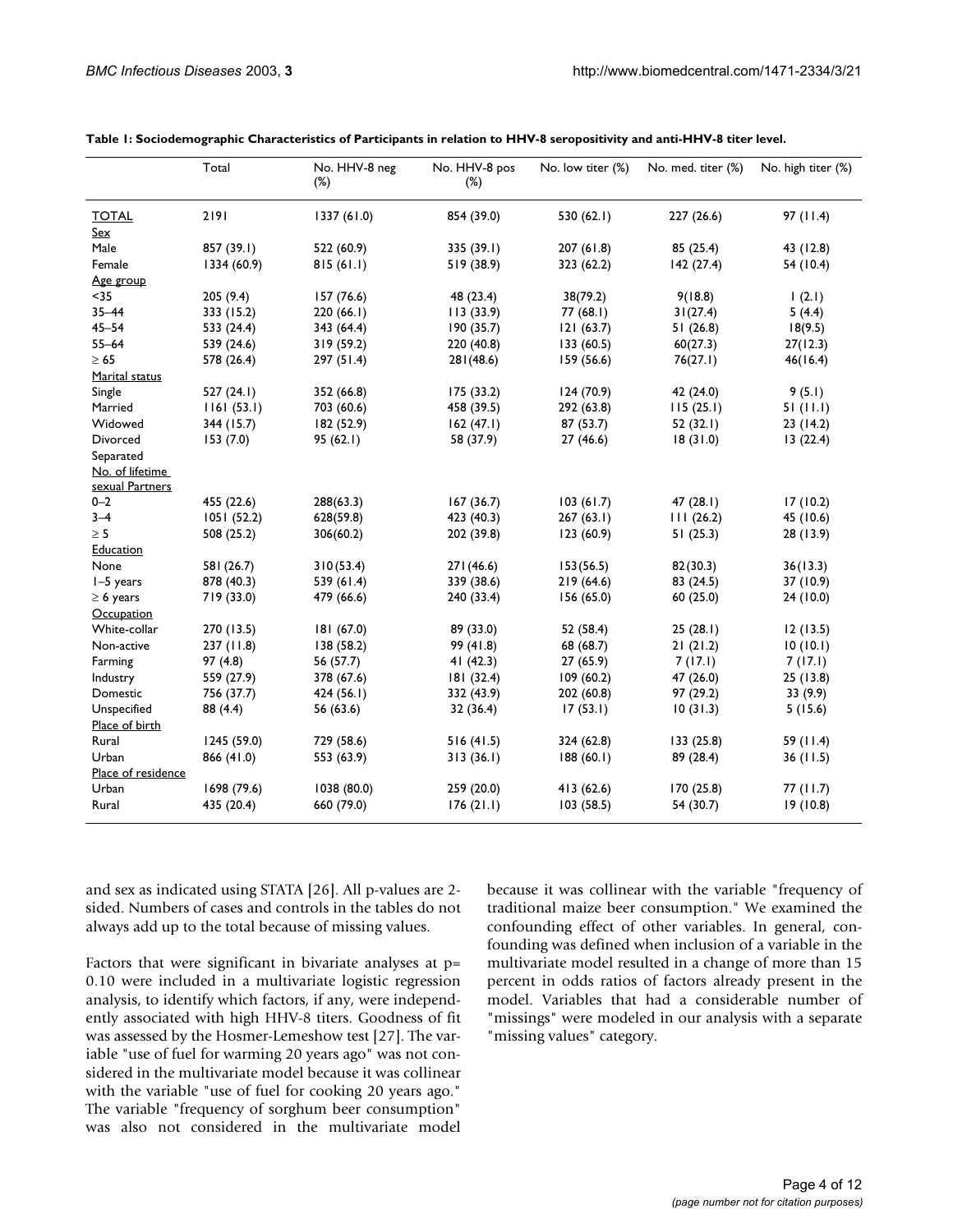| Characteristic                   | high titer/total pos $(\%)^{\frac{1}{2}}$ | aOR * 95%Cl                 |
|----------------------------------|-------------------------------------------|-----------------------------|
| <u>Sex</u>                       |                                           |                             |
| Male <sup>§</sup>                | 128/335 (38.2)                            | 1.0                         |
| Female                           | 196/518 (37.8)                            | $1.08(0.80 - 1.45)$         |
| Test of Homogeneity <sup>¶</sup> |                                           | $\gamma^2$ = 0.25, p = 0.62 |
| Age group                        |                                           |                             |
| $<$ 35 $\frac{5}{3}$             | 10/48(20.8)                               | 1.0                         |
| $35 - 44$                        | 36/113(31.9)                              | $1.76(0.79 - 3.93)$         |
| $45 - 54$                        | 69/190 (36.3)                             | $2.16(1.01 - 2.41)$         |
| $55 - 64$                        | 87/220 (39.6)                             | $2.48$ (1.18-5.25)          |
| $\geq 65$                        | 122/281(43.4)                             | $2.96(1.42 - 6.19)$         |
| Test for trend <sup>¶</sup>      |                                           | $\chi^2$ = 11.16, p = 0.001 |
| <b>Educational level</b>         |                                           |                             |
| None <sup>§</sup>                | 118/270 (43.7)                            | 1.0                         |
| $1-5$                            | 120/339 (35.4)                            | $0.75(0.54 - 1.05)$         |
| $\geq 6$ years                   | 84/240 (35.0)                             | $0.83(0.57 - 1.21)$         |
| Test for trend <sup>1</sup>      |                                           | $\gamma^2$ = 1.08, p = 0.30 |
| Place of birth                   |                                           |                             |
| Rural <sup>§</sup>               | 192/516 (37.2)                            | 1.0                         |
| Urban                            | 125/312(40.1)                             | $1.29(0.95 - 1.74)$         |
| Test of Homogeneity <sup>¶</sup> |                                           | $\gamma^2$ = 2.73, p = 0.10 |
| Place of birth                   |                                           |                             |
| Other                            | 212/558 (38.0)                            | 1.0                         |
| Gauteng                          | 112/290 (38.6)                            | $1.16(0.85 - 1.56)$         |
| Test of Homogeneity <sup>¶</sup> |                                           | $\chi^2$ = 0.84, p = 0.36   |
| Place of residence               |                                           |                             |
| Urban§                           | 247/659 (37.5)                            | 1.0                         |
| Rural                            | 73/176 (41.5)                             | $1.26(0.89 - 1.78)$         |
| Test of Homogeneity <sup>¶</sup> |                                           | $\chi^2$ = 1.84, p = 0.18   |
| Place of residence               |                                           |                             |
| Gauteng <sup>§</sup>             | 243/648 (37.5)                            | 1.0                         |
| Other                            | 81/205 (39.5)                             | $1.15(0.83 - 1.60)$         |
| Test of Homogeneity <sup>¶</sup> |                                           | $\chi^2$ = 0.82, p = 0.37   |

| Table 2: Socio-demographic factors in relation to the risk of high anti-HHV-8 titers ( $\geq$ 1:51, 200) * |  |  |
|------------------------------------------------------------------------------------------------------------|--|--|
|------------------------------------------------------------------------------------------------------------|--|--|

\* Adjusted for age category < 35, 35–44, 45–54, 55–64, or  $\geq 65$  and sex. ¥Data were not available for all patients for all variables. § These patients served as the reference group.  $\text{I}$  All values were calculated with the  $\chi^2$  test with 1 df unless noted otherwise.

#### **Results**

#### *High antibody titers (*≥*1:51,200) against HHV-8 in Relation to Demographic and Behavioral Factors*

Of the 2191 HIV-1 negative samples who did not have Kaposi's sarcoma, 854 (39.0%) were positive for antibodies against HHV-8 according to the immunofluorescent assay. Among those seropositive for HHV-8, 530 (62.1%) have low titers (1:200), 227 (26.6%) have medium titers (1:51,200) and 97 (11.4%) have highest titers (1:204,800). Table 1 provides some socio-demographic information about our sample in relation to HHV-8 infection and level of anti-HHV-8 antibody titers.

The prevalence of high titers did not differ significantly by sex being 38.2% (128/335) in men and 37.8% (196/518) in women ( $p = 0.62$ ). However, the prevalence of high titers increased linearly with age from 20.8% in those under 35 years (10/48), 31.9% in those 35–44 (36/113), 36.3%

for ages 45–54 (69/190), 39.6% for ages 55–64 (87/220) to 43.4% (122/281) in those 65 years or older (p-trend =0.001). Anti-HHV-8 high antibody titers were not associated with educational status ( $p = 0.30$ ), place of birth ( $p = 0.30$ ) 0.10), province of birth ( $p = 0.36$ ), place of residence ( $p =$ 0.18) or province of residence  $(p = 0.37)$  (Table 2).

The results for variables characterizing wealth in South Africa are displayed in Table 3. A few of the factors associated with poverty were linked with an increased risk of high anti-HHV-8 antibody titers. The risk of high anti-HHV-8 antibody titers was increased in those who lived in structures that were constructed out of tin, mud, wood or other building materials as opposed to brick (OR = 1.49, 95%CI 1.01–2.21; p = 0.04). The risk of high anti-HHV-8 antibody titers was lower in those who had used electricity 20 years ago both for fuel to cook food and also as a means to heat their homes (for warmth) ( $OR = 0.44$ ,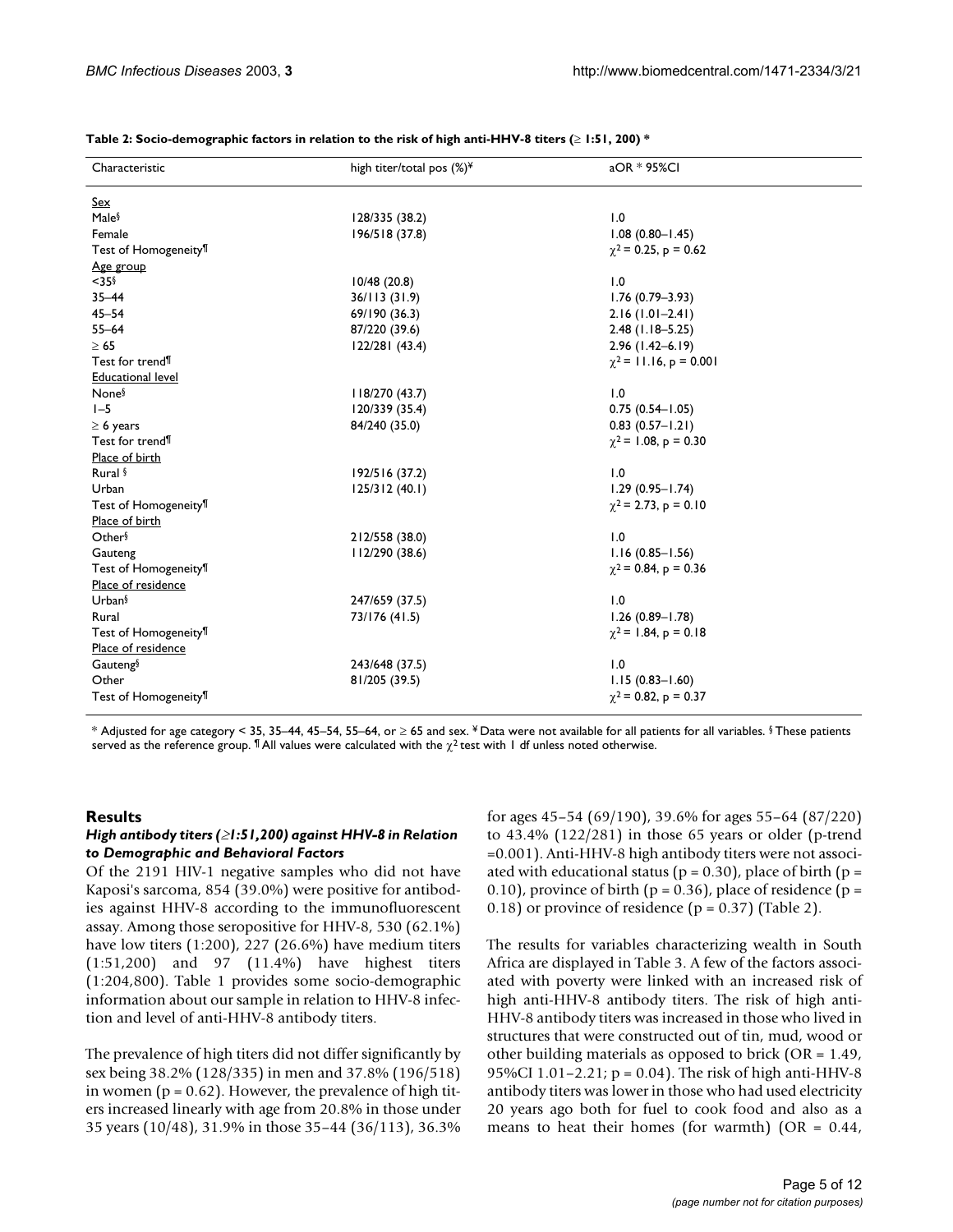### **Table 4: Factors related to smoking and alcohol use in relation to high anti-HHV-8 antibody titers\***

| Characteristic                     | High titer/total pos $(\%)^{\frac{1}{2}}$ | aOR * 95%CI                     |
|------------------------------------|-------------------------------------------|---------------------------------|
| Smoke cigarettes/pipes             |                                           |                                 |
| Nos                                | 179/486 (36.8)                            | 1.0                             |
| Past                               | 96/233 (41.2)                             | $1.12(0.77 - 1.62)$             |
| Yes                                | 46/128 (35.9)                             | $1.00(0.64 - 1.57)$             |
| Test of Homogeneity <sup>¶</sup>   |                                           | $\chi^2$ (2df) = 0.43, p = 0.80 |
| Use of snuff                       |                                           |                                 |
| Nos                                | 255/691 (36.9)                            | 1.0                             |
| Past                               | 22/57 (38.6)                              | $0.97(0.54 - 1.71)$             |
| Current                            | 47/101 (46.5)                             | $1.48(0.95 - 2.30)$             |
| Test of Homogeneity <sup>¶</sup>   |                                           | $\chi^2$ (2df) = 2.56, p = 0.11 |
| Consumption of maize beer          |                                           |                                 |
| Never <sup>§</sup>                 | 277/761 (36.4)                            | 1.0                             |
| Less than I <sup>x</sup> week      | 18/50 (36.0)                              | $0.92(0.51 - 1.69)$             |
| More than I x week                 | 13/17(76.5)                               | $5.10(1.64 - 15.87)$            |
| Most days                          | 13/20(65.0)                               | $3.07$ (1.19-7.90)              |
| Test for Trend <sup>¶</sup>        |                                           |                                 |
|                                    |                                           | $\chi^2$ = 9.49, p = 0.002      |
| Consumption of sorghum beer        |                                           |                                 |
| Never <sup>§</sup>                 | 250/692 (36.1)                            | 1.0                             |
| Less than I <sup>x</sup> week      | 47/116 (40.5)                             | $1.12(0.74 - 1.70)$             |
| More than I × week                 | 15/25(60.0)                               | 2.46 (1.08-5.64)                |
| Most days                          | 7/13(53.9)                                | $1.93(0.64 - 5.86)$             |
| Test for Trend <sup>¶</sup>        |                                           | $\chi^2$ = 4.29, p = 0.04       |
| Consumption of other homemade beer |                                           |                                 |
| Never <sup>§</sup>                 | 249/636 (39.2)                            | 1.0                             |
| Less than I <sup>x</sup> week      | 43/151(28.5)                              | $0.52(0.34 - 0.78)$             |
| More than I × week                 | 18/38 (47.4)                              | $1.18(0.60 - 2.31)$             |
| Most days                          | 7/18 (38.9)                               | $0.91(0.34 - 2.41)$             |
| Test for Trend <sup>¶</sup>        |                                           | $\chi^2$ = 1.46, p = 0.23       |
| Consumption of homemade spirits    |                                           |                                 |
| Never <sup>§</sup>                 | 284/776 (36.6)                            | 1.0                             |
| Less than I <sup>x</sup> week      | 15/27(55.6)                               | $2.26$ (1.03-5.00)              |
| More than I × week                 | $4/8$ (50.0)                              | $1.60(0.39 - 6.53)$             |
| Most days                          | 13/25(52.0)                               | $2.05(0.91 - 4.60)$             |
| Test for Trend <sup>¶</sup>        |                                           | $\chi^2$ = 5.11, p = 0.02       |
| Consumption of commercial beer     |                                           |                                 |
| Never <sup>§</sup>                 | 187/508 (36.8)                            | 1.0                             |
| Less than I <sup>x</sup> week      | 21/48 (43.8)                              | $1.32(0.72 - 2.43)$             |
| More than I x week                 | 38/81 (46.9)                              | $1.35(0.83 - 2.21)$             |
| Most days                          | 74/211 (35.1)                             | 0.85 (0.58-1.250                |
| Test for Trend <sup>¶</sup>        |                                           | $\chi^2$ = 0.24=, p = 0.63      |
| Consumption of commercial spirits  |                                           |                                 |
| Never <sup>§</sup>                 | 257/680 (37.8)                            | 1.0                             |
| Less than I <sup>x</sup> week      | 29/82 (35.4)                              | $0.85(0.52 - 1.39)$             |
| More than I × week                 | 12/39 (30.8)                              | $0.68(0.33 - 1.41)$             |
| Most days                          | 22/45 (48.9)                              | $1.59(0.85 - 2.99)$             |
| Test for Trend <sup>¶</sup>        |                                           | $\chi^2$ = 0.37, p = 0.54       |
| Consumption of wine                |                                           |                                 |
| Never <sup>§</sup>                 | 278/733 (37.9)                            | 1.0                             |
| Less than I <sup>x</sup> week      | 23/68 (33.8)                              | $0.83(0.49 - 1.41)$             |
| More than I x week                 | 3/6(50.0)                                 | $1.58(0.31 - 8.01)$             |
| Most days                          |                                           | $1.63(0.75 - 3.56)$             |
| Test for Trend <sup>¶</sup>        | 13/27 (48.2)                              | $\chi^2$ = 0.90, p = 0.34       |
|                                    |                                           |                                 |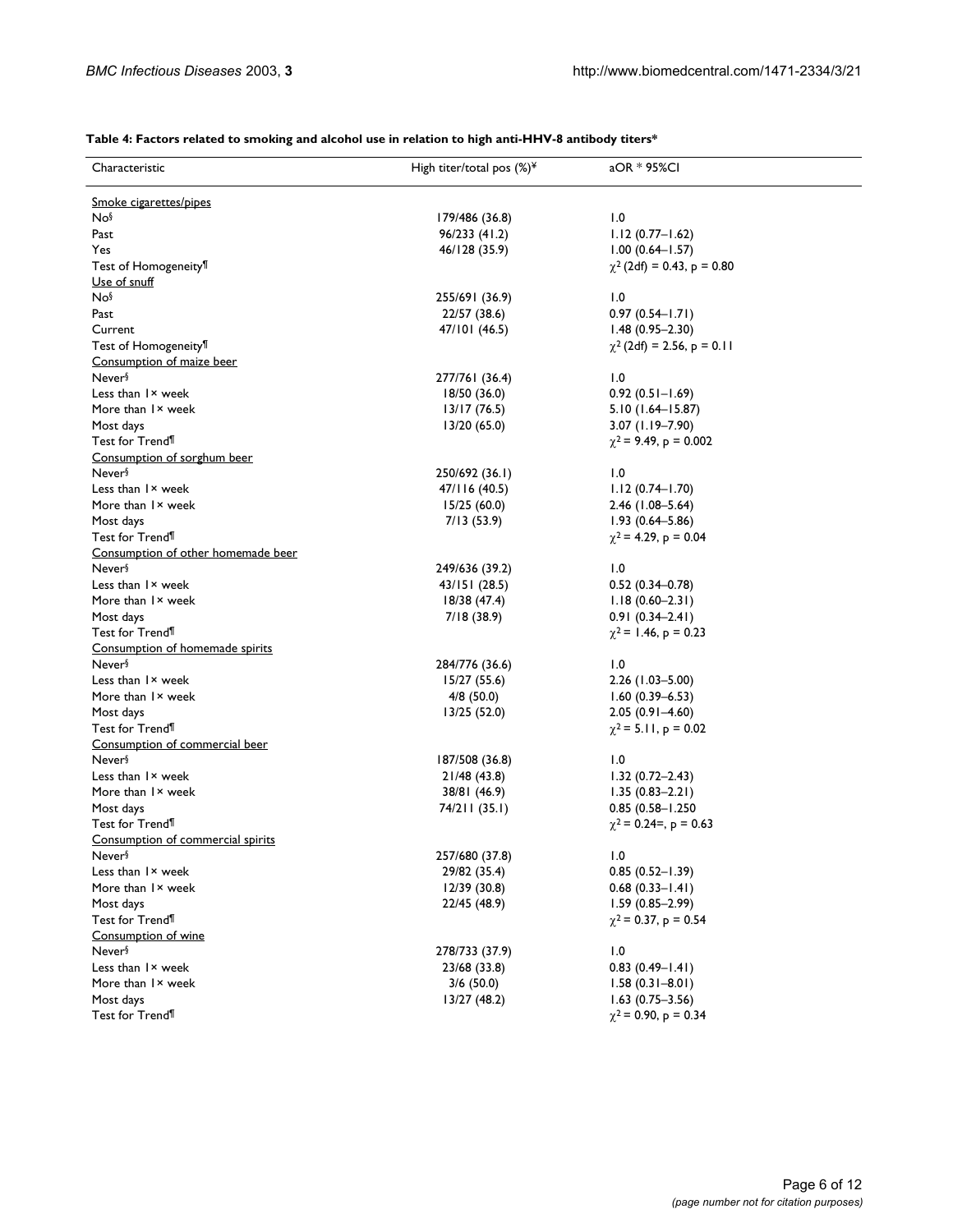| Consumption of any alcohol          |                |                             |  |
|-------------------------------------|----------------|-----------------------------|--|
| Nos                                 | 162/432 (37.5) | 0.۱                         |  |
| Yes                                 | 159/416 (38.2) | $0.94(0.69 - 1.29)$         |  |
| Test of Homogeneity <sup>¶</sup>    |                | $\gamma^2$ = 0.13, p = 0.72 |  |
| Consumption of any maize or sorghum |                |                             |  |
| traditional beers                   |                |                             |  |
| Nos                                 | 245/682 (35.9) | 0.1                         |  |
| Yes                                 | 75/166 (45.2)  | $1.37(0.95 - 1.97)$         |  |
| Test of Homogeneity <sup>¶</sup>    |                | $\gamma^2$ = 2.85, p = 0.09 |  |
|                                     |                |                             |  |

**Table 4: Factors related to smoking and alcohol use in relation to high anti-HHV-8 antibody titers\*** *(Continued)*

\* Adjusted for age category < 35, 35–44, 45–54, 55–64, or ≥ 65 and sex. ¥ Data were not available for all patients for all variables. § These patients served as the reference group.  $\sqrt[n]{\ }$  All values were calculated with the  $\chi^2$  test with 1 df unless noted otherwise.

95%CI 0.25–0.78; p = 0.005 for cooking; OR = 0.43 95%CI 0.25–0.73; p = 0.004 for warmth). Similarly, those individuals who reported that their eyes had watered in their homes as a result of excessive smoke exposure for more than 5 years (potentially related to the use of coal or wood for fuel) also had an increased risk of having high anti-HHV-8 titers (OR = 1.56, 95%CI 1.16–2.08; p = 0.003). Other variables associated with socioeconomic status (occupational status, cooking food indoors versus outdoors, and employed/unemployed) were not associated with high HHV-8 titers.

Table 4 displays the results for variables characterizing smoking and alcohol use in this population. We did not find any association between being a current or past smoker, the use of snuff, consumption of commercial beers, commercial spirits, wine and increased risk for high titers. We did find an increased risk of high titers among those who consumed traditional maize and sorghum beers with increased risk for those consuming maize beer more than once a week (OR = 5.10, 95%CI 1.64–15.87) and for those consuming most days (OR = 3.07, 95%CI 1.19–7.90; p-trend =  $0.002$ ). Among those who drink traditional sorghum beer more than once a week risk was also elevated (OR = 2.46, 95%CI 1.08–5.64; p-trend = 0.04). Similarly, consumption of homemade spirits was also associated with an increased risk of having high titers with increased risk for those consuming homemade spirits less than one time a week (OR = 2.26, 95%CI 1.03– 5.00; p-trend =  $0.02$ ).

We analyzed consumption of alcoholic beverages dichotomizing study participants into non-drinkers and drinkers and found no association between being a drinker of alcoholic beverages and increased risk for high titers. However, dichotomizing participants into those who drink maize and/or sorghum beers with those who do not, the results were marginally significant with drinkers at marginally increased risk (OR 1.37, 95%CI 0.95–1.97; p = 0.09). In South Africa, sorghum beer is often supplemented with maize as a filler as it is cheaper; as maize will

supplement sorghum beers, we thought it was necessary to look at the combined group of maize and sorghum to indicate overall exposure to maize.

In Table 5, we looked at associations between markers of sexual activity and reproductive risk factors and high anti-HHV-8 titers. The only factor that had any statistical significance for high anti-HHV-8 titers was marital status with those individuals who were separated/divorced having increased risk in comparison with unmarried individuals (OR = 2.44, 95%CI 1.30–4.58; p = 0.01). We did not find any associations with number of sexual partners (ptrend = 0.54). We also did not find any associations between the various reproductive risk factors including age at menarche, parity, use of oral and injectable contraceptives and risk for high HHV-8 titers.

Those risk factors from Tables 2–5 that were significantly associated with high anti-HHV-8 antibody titers at the 1% level are summarized in Table 6. After adjustment for age group, sex and each other, 4 variables remained independently associated with high anti-HHV-8 titers. People with high anti-HHV-8 titers were more likely to be older (p-trend = 0.04, OR for ≥ 65 years = 2.38, 95%CI 1.04– 5.44; p = 0.04), separated or divorced (OR = 2.73, 95%CI 1.41–5.28;  $p = 0.003$ , consuming traditional maize beer more than one time a week (OR =  $4.16$ , 95%CI 1.26– 13.80;  $p = 0.02$ ; p-trend for increasing consumption = 0.05) and were less likely to have used electricity for cooking 20 years ago (OR = 0.50, 95%CI 0.27–0.91; p = 0.02).

#### **Discussion**

The primary aim of this study was to identify risk factors for high HHV-8 titers in HIV-seronegative, black South African adults as means to identify potential co-factors in the development of Kaposi's sarcoma. Studies have found that the risk of KS is increased with increasing anti-HHV-8 titers [13,14]. Similarly, high anti-HHV-8 titers have been correlated with high HHV-8 viral load, as it is believed that the titer of antibodies against HHV-8 reflects viral load [16]. As has been described by Sitas et al., 1999,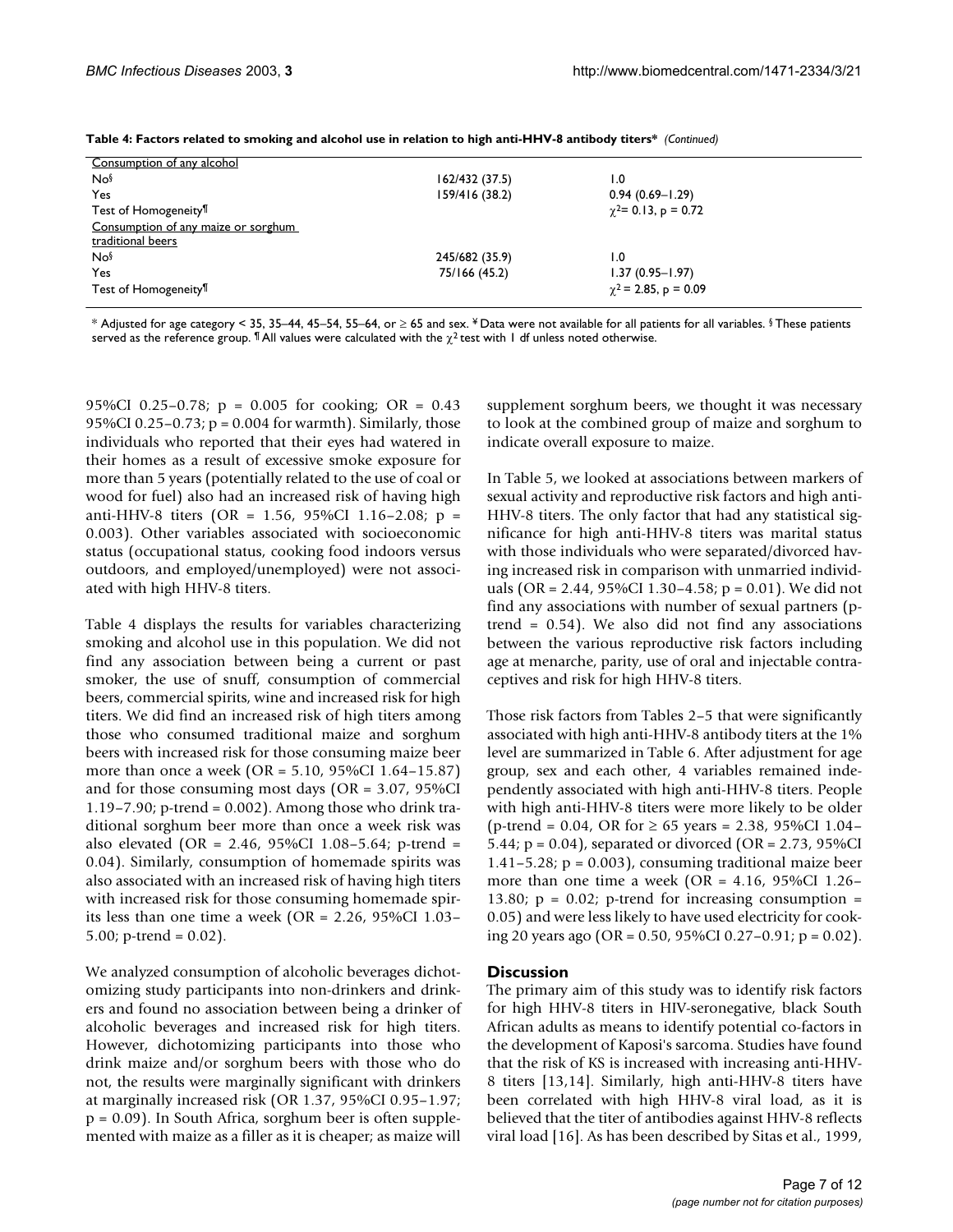#### **Table 5: Factors related to sexual exposures and reproduction in relation to high anti-HHV-8 antibody titers**

|                                           | high titer/total pos $(\%)^{\frac{1}{2}}$ | aOR * 95%CI                                      |
|-------------------------------------------|-------------------------------------------|--------------------------------------------------|
|                                           |                                           |                                                  |
| Number of lifetime husbands/wives         |                                           |                                                  |
| $0 - 1$                                   | 247/633 (39.0)                            | 1.0                                              |
| $\geq 2$                                  | 20/45 (44.4)                              | $1.26(0.68 - 2.35)$                              |
| Test for Trend <sup>¶</sup>               |                                           | $\chi^2$ = 0.55, p = 0.46                        |
| Marital status                            |                                           |                                                  |
| Single <sup>§</sup>                       | 51/175(29.1)                              | 1.0                                              |
| Married                                   | 166/458 (36.2)                            | $1.11(0.73 - 1.69)$                              |
| Widowed                                   | 75/162 (46.3)                             | $1.54(0.92 - 2.59)$                              |
| Separated/Divorced                        | 31/57(54.4)                               | $2.44$ (1.30-4.58)                               |
| Test of Homogeneity <sup>¶</sup> (3 df)   |                                           | $\chi^2$ = 10.6, p = 0.01                        |
| Number of lifetime sexual partners        |                                           |                                                  |
| $0 - 2$                                   | 64/166 (38.6)                             | 1.0                                              |
| $3 - 4$                                   | 156/423 (36.9)                            | $0.94(0.65 - 1.38)$                              |
| $\geq 5$                                  | 79/202 (39.1)                             | $1.11(0.71 - 1.74)$                              |
| Test for Trend <sup>¶</sup>               |                                           | $\chi^2$ = 0.37, p = 0.54                        |
| Pregnant (in lifetime)<br>Yes             | 189/501 (37.7)                            | 1.0                                              |
| No                                        | 8/17(47.1)                                | $1.65(0.61 - 4.49)$                              |
| Test of Homogeneity <sup>¶</sup>          |                                           | $\chi^2$ = 0.95, p = 0.33                        |
| Times pregnant (in lifetime)              |                                           |                                                  |
| $\sqrt{2}$                                | 11/39(28.2)                               | 1.0                                              |
| $2 - 3$                                   | 57/149 (38.3)                             | $1.69(0.77 - 3.69)$                              |
| $4 - 5$                                   | 54/142 (38.0)                             | $1.50(0.68 - 3.29)$                              |
| $\geq 6$                                  | 68/173 (39.3)                             | $1.45(0.67 - 3.15)$                              |
| Test for Trend <sup>¶</sup>               |                                           | $\chi^2$ = 0.03, p = 0.87                        |
| Times miscarriage (in lifetime)           |                                           |                                                  |
| 0۶                                        | 6/12(50.0)                                | 1.0                                              |
| L                                         | 37/107 (34.6)                             | $0.56(0.17 - 1.89)$                              |
| $\geq 2$                                  | 39/100 (39.0)                             | $0.61(0.18-2.06)$                                |
| Test for Trend <sup>¶</sup>               |                                           | $\chi^2$ = 0.10, p = 0.73                        |
| <b>Parity</b>                             |                                           |                                                  |
| $0 - 2$                                   | 53/140 (37.9)                             | 1.0                                              |
| $3 - 4$                                   | 57/174 (32.8)                             | $0.73(0.45 - 1.18)$                              |
| $\geq 5$                                  | 74/176 (42.1)                             | $0.99(0.62 - 1.59)$                              |
| Test for Trend <sup>¶</sup>               |                                           | $\chi^2$ = 0.00, p = 0.95                        |
| Number of children (born alive) (for men) |                                           |                                                  |
| $0 - 1$                                   | 10/26(38.5)                               | 1.0                                              |
| $2 - 3$                                   | 29/82 (35.4)                              | $0.80(0.31 - 2.06)$                              |
| $4 - 5$                                   | 31/80 (38.8)                              | $0.76(0.29 - 2.01)$                              |
| $\geq 6$                                  | 49/126 (38.9)                             | $0.69(0.26 - 1.79)$                              |
| Test for Trend <sup>¶</sup>               |                                           | $\chi^2$ = 0.50, p = 0.48                        |
| Number of mothers and fathers (children)  |                                           |                                                  |
| $\sqrt{2}$                                | 237/608 (39.0)                            | 1.0                                              |
| $\geq 2$<br>Test for Trend <sup>¶</sup>   | 67/197 (34.0)                             | $0.82(0.58 - 1.16)$<br>$\chi^2$ = 1.30, p = 0.25 |
| Age when periods began                    |                                           |                                                  |
| $10 - 13$                                 | 17/39(43.6)                               | 1.0                                              |
| 4                                         | 34/81 (42.0)                              | $0.93(0.42 - 2.04)$                              |
| 15                                        | 53/166 (31.9)                             | $0.55(0.27 - 1.14)$                              |
| $\geq$ 16                                 | 91/227(40.1)                              | $0.77(0.38 - 1.56)$                              |
| Test for Trend <sup>¶</sup>               |                                           | $\chi^2$ = 0.46, p = 0.50                        |
| Age when periods ended                    |                                           |                                                  |
| $≤ 45$ §                                  | 32/94 (34.0)                              | 1.0                                              |
| 46-49                                     | 40/100 (40.0)                             | $1.11(0.60 - 2.08)$                              |
| $\geq 50$                                 | 85/198 (42.9)                             | $1.24(0.69 - 2.23)$                              |
| Test for Trend <sup>¶</sup>               |                                           | $\chi^2$ = 0.74, p = 0.39                        |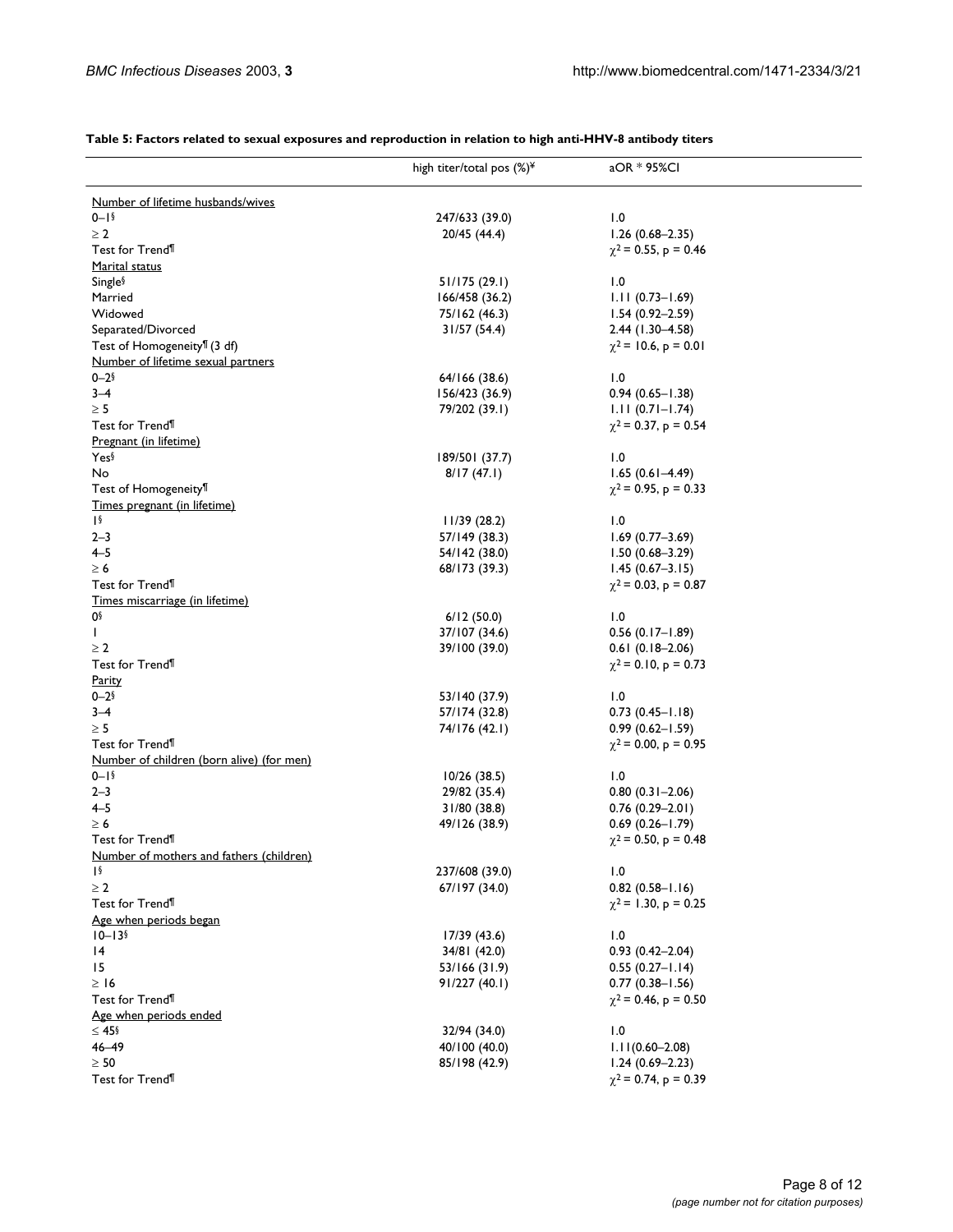| Oral contraceptives               |                |                           |  |
|-----------------------------------|----------------|---------------------------|--|
| Nos                               | 168/424 (39.6) | 0. ا                      |  |
| <b>Yes</b>                        | 25/86(29.1)    | $0.69(0.40 - 1.17)$       |  |
| Test of Homogeneity <sup>11</sup> |                | $\chi^2$ = 1.88, p = 0.17 |  |
| Injectable contraceptives         |                |                           |  |
| Nos                               | 165/425 (38.8) | 0. ا                      |  |
| Yes                               | 28/87 (32.2)   | $0.93(0.55 - 1.59)$       |  |
| Test of Homogeneity <sup>¶</sup>  |                | $\chi^2$ = 0.07, p = 0.80 |  |
|                                   |                |                           |  |

|  |  | Table 5: Factors related to sexual exposures and reproduction in relation to high anti-HHV-8 antibody titers (Continued) |  |  |
|--|--|--------------------------------------------------------------------------------------------------------------------------|--|--|
|--|--|--------------------------------------------------------------------------------------------------------------------------|--|--|

\* Adjusted for age category < 35, 35–44, 45–54, 55–64, or ≥ 65 sex. ¥ Data were not available for all patients for all variables. § These patients served as the reference group.  $\blacksquare$  All values were calculated with the  $\chi^2$  test with 1 df unless noted otherwise.

the relationship between high anti-HHV-8 titers and KS may be similar to the relationship between EBV and African Burkitt's lymphoma [28] and nasopharyngeal cancer [29]. For these two cancers, high antibody titers correlate well with the risk of disease.

In addition to HIV infection, which dramatically increases risk for KS, which has been well described, the discrepancy between the geographical distribution of KS both prior to and with the AIDS epidemic suggests the presence of an additional co-factor in the development of this malignancy [7,30]. As Dedicoat and Newton note, HHV-8 is common in Botswana (76–87% seroprevalence) and the Gambia (29–84% seroprevalence) but KS was rare in these areas prior to the HIV epidemic. Among the community of approximately 45,000 Ethiopian Jews in Israel, HHV-8 seroprevalence is between 39–57%, however, there has been only one case of KS documented from 1982 to 1998 [8].

We examined approximately 50 potential risk factors in relation to high anti-HHV-8 titers. In our final analysis, only those factors that were significant at the 1% level were considered in the multivariate model. Risk factors that were significant for high anti-HHV-8 titers included older age and socioeconomic variables. The associations we found between age and increased risk for high HHV-8 titers concur with results from other studies [18,31]. In contrast with the findings of Plaincoulaine et al. 2002, however, we found no greater risk for high HHV-8 titers in males than females. Looking at a subset of our sample above age 65, we also found no greater risk for males than females with high titers being 43.9% (68/155) in men and 42.9% (54/126) in women ( $\chi^2$  (1df) = 0.28, p = 0.59). Other studies have found that the incidence of KS is higher in males than females in endemic areas such as sub-Saharan Africa and the Mediterranean region [10,32,33]. As we found no difference between males and female in risk for high anti-HHV-8 titers, to explain this discrepancy, there may be additional risk factors for the development of KS.

Increasing titers associated with increasing age may be related to the natural aging process or may be a marker for length of infection as suggested by other studies [17]. It is difficult to speculate about length of infection with this cross-sectional, prevalence data. Risk factors for high titers potentially include sexual risk factors. Although we did not find any associations between lifetime number of sexual partners and high anti-HHV-8 antibody titers, we did find an association between being separated/divorced and increased risk for high anti-HHV-8 antibody titers. Being separated or divorced could be a proxy for having more sexual partners, particularly for women, who may find themselves impoverished after divorce and in need of engaging in survival sex or sex work. Alternatively, being divorced or separated may suggest low socioeconomic status.

High HHV-8 titers were associated with variables measuring socioeconomic status. Using electricity 20 years ago was protective. Electricity was used by a fraction of the urban and rural black South African population 20 years ago and was a good marker of socioeconomic status at that time. In our study, only 11.7% (257/2191) had access to electricity 20 years ago. This contrasts with the almost universal access to electricity in urban areas of Gauteng province (the province where 76.6% (1681/ 2191) of the sample lives) as reported in the 1996 census [34]. Having been born in an urban area was marginally associated with increased risk ( $p = 0.08$ ) as was using cheaper, non-brick building materials such as tin, mud or wood for home construction ( $p = 0.09$ ). Crowding may be more of a problem in urban areas and in poorer households and could be a risk factor for high titers. Research has indicated that stressors can increase EBV antibody titers through the steady-state expression of latent herpes viruses [35,36]; it is possible that stressors correlated with low SES may account for an increase in anti-HHV8 titers. However, high anti-HHV-8 antibody titers may also be a marker of length of infection [17] particularly as those who were living in a higher SES environment 20 years ago are protected against having high HHV-8 titers. As this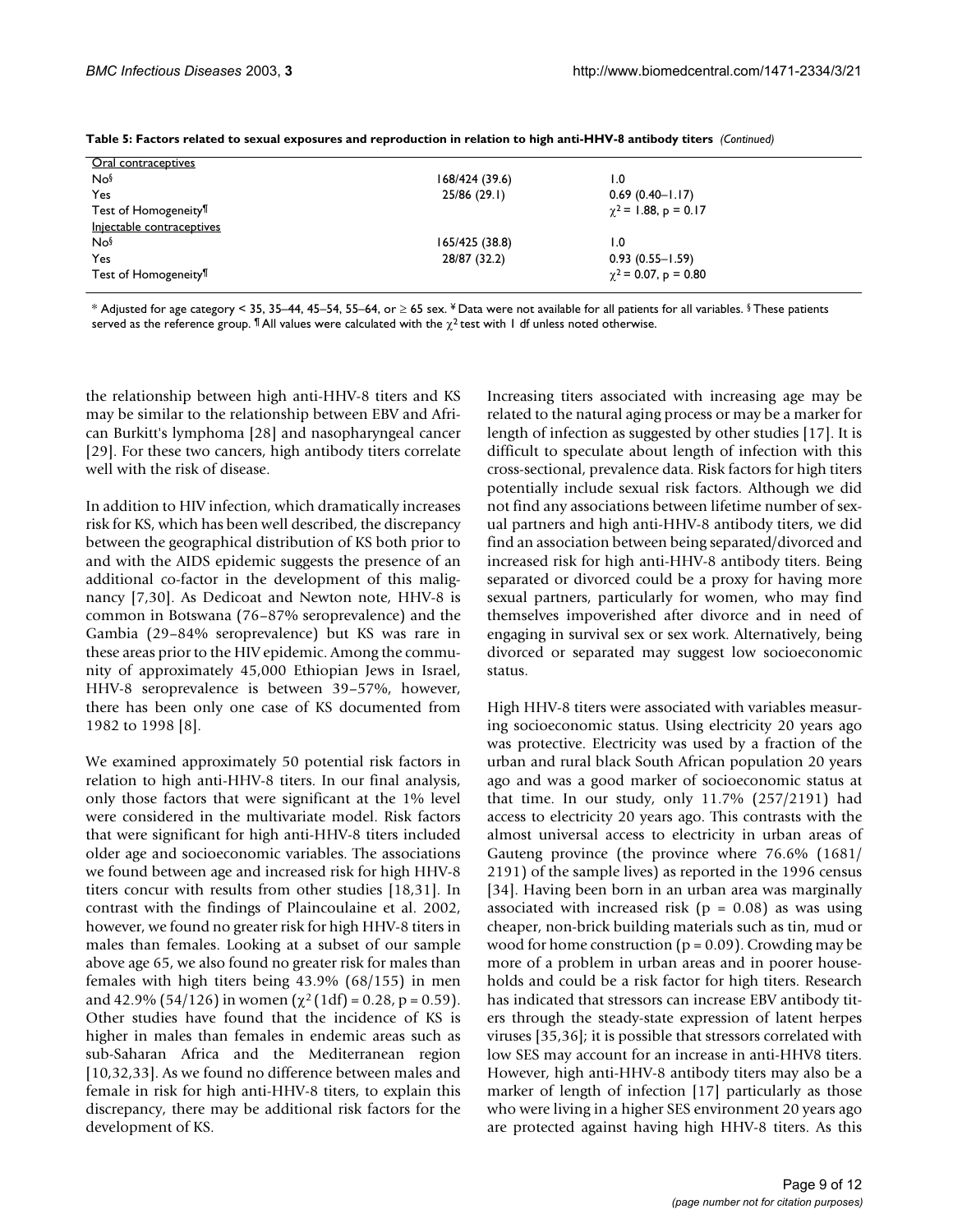|                                        | OR (high titers) <sup>‡</sup> | (95%Cl) p-value            |
|----------------------------------------|-------------------------------|----------------------------|
|                                        |                               |                            |
| <u>Age group</u>                       |                               |                            |
| $<$ 35 $\frac{5}{3}$                   | 1.0                           |                            |
| $35 - 44$                              | $1.64(0.71 - 3.77)$           | 0.25                       |
| $45 - 54$                              | $1.79(0.80 - 3.98)$           | 0.16                       |
| $55 - 64$                              | $2.03(091 - 4.57)$            | 0.09                       |
| $\geq 65$                              | $2.38(1.04 - 5.44)$           | 0.04                       |
| Test for trend <sup>†</sup>            |                               | $\chi^2$ = 4.45, p = 0.04  |
| Place of birth                         |                               |                            |
| Rural <sup>§</sup>                     | 1.0                           |                            |
| Urban                                  | $1.33(0.97 - 1.84)$           | 0.08                       |
| Test of Homogeneity <sup>†</sup>       |                               | $\chi^2$ = 3.10, p = 0.08  |
| Material in Walls                      |                               |                            |
| of Housing                             |                               |                            |
| <b>Brick</b> §                         | 1.0                           |                            |
| Other                                  | $1.43(0.94 - 2.17)$           | 0.09                       |
| Test of Homogeneity <sup>†</sup>       |                               | $\chi^2$ = 2.86, p = 0.09  |
| Type of fuel used for cooking          |                               |                            |
| 20 years Ago                           |                               |                            |
| Other <sup>§</sup>                     | 1.0                           |                            |
| Electricity                            | $0.50(0.27 - 0.91)$           | 0.02                       |
| Test of Homogeneity <sup>†</sup>       |                               | $\chi^2$ = 5.19, p = 0.02  |
| Eyes water in house (from smoke)       |                               |                            |
| Nos                                    | 1.0                           |                            |
| Yes/(More than 5 Years)                | $1.27(0.92 - 1.75)$           | 0.14                       |
| Test of Homogeneity <sup>†</sup>       |                               | $\chi^2$ = 2.16, p = 0.14  |
| <b>Marital status</b>                  |                               |                            |
| <b>Single</b> <sup>§</sup>             | 1.0                           |                            |
| Married                                | $1.20(0.77 - 1.85)$           | 0.42                       |
| Widowed                                | $1.52(0.89 - 2.59)$           | 0.13                       |
| Separated/Divorced                     | $2.73$ (1.41-5.28)            | 0.003                      |
| Test of Homogeneity <sup>†</sup> (3df) |                               | $\chi^2$ = 10.31, p = 0.02 |
| Consumption of maize beer              |                               |                            |
| Never <sup>§</sup>                     | 1.0                           |                            |
| Less than I × week                     | $0.74(0.38 - 1.42)$           | 0.36                       |
| More than I × week                     | 4.16 (1.26-13.80)             | 0.02                       |
| Most Days                              | 2.18 (0.79-6.04)              | 0.13                       |
| Test for Trend <sup>†</sup>            |                               | $\chi^2$ = 3.72, p = 0.05  |
| Consumption of homemade spirits        |                               |                            |
| Never <sup>§</sup>                     | 1.0                           |                            |
| Less than I × week                     | 2.16 (0.93–5.03)              | 0.07                       |
| More than I × week                     | $1.00$ $(.20 - 5.05)$         | 0.99                       |
| Most Days                              | $1.68(0.72 - 3.92)$           | 0.23                       |
| Test for Trend <sup>†</sup>            |                               | $\chi^2$ = 2.25, p = 0.13  |
|                                        |                               |                            |

#### **Table 6: Risk factors for high anti-HHV-8 antibody titers**

 $\dagger$  All values were calculated with the  $\chi^2$  test with 1df unless noted otherwise.  $\dagger$  In the multivariate model, all bivariately statistically significant variables at  $p = 0$ . I are included and odds ratios are also adjusted for sex. Each variable was adjusted for all other variables in the table. The Hosmer-Lemeshow goodness-of-fit statistic = 5.66 with 8 df (p = 0.69). § These patients served as the reference group

study is based on prevalent HHV-8 infection, we can only hypothesize about the timing and length of infection in relation to risk for high anti-HHV-8 antibody titers.

Interestingly, an association with the consumption of maize beer was a significant risk factor for high titers. Given the association between consumption of traditionally brewed alcoholic beverages and high serum ferritin iron concentrations in black South Africans [37,38], consumption of traditional beers may facilitate the development of Kaposi's sarcoma. It has been reported that traditional beers have high concentrations of ionized, bioavailable iron (between 82.0 mg/l) as a result of being brewed and fermented in iron-clad pots [39,40]. Ziegler et al. has reported that there may be an association between exposure to the iron-rich soils of East and Central Africa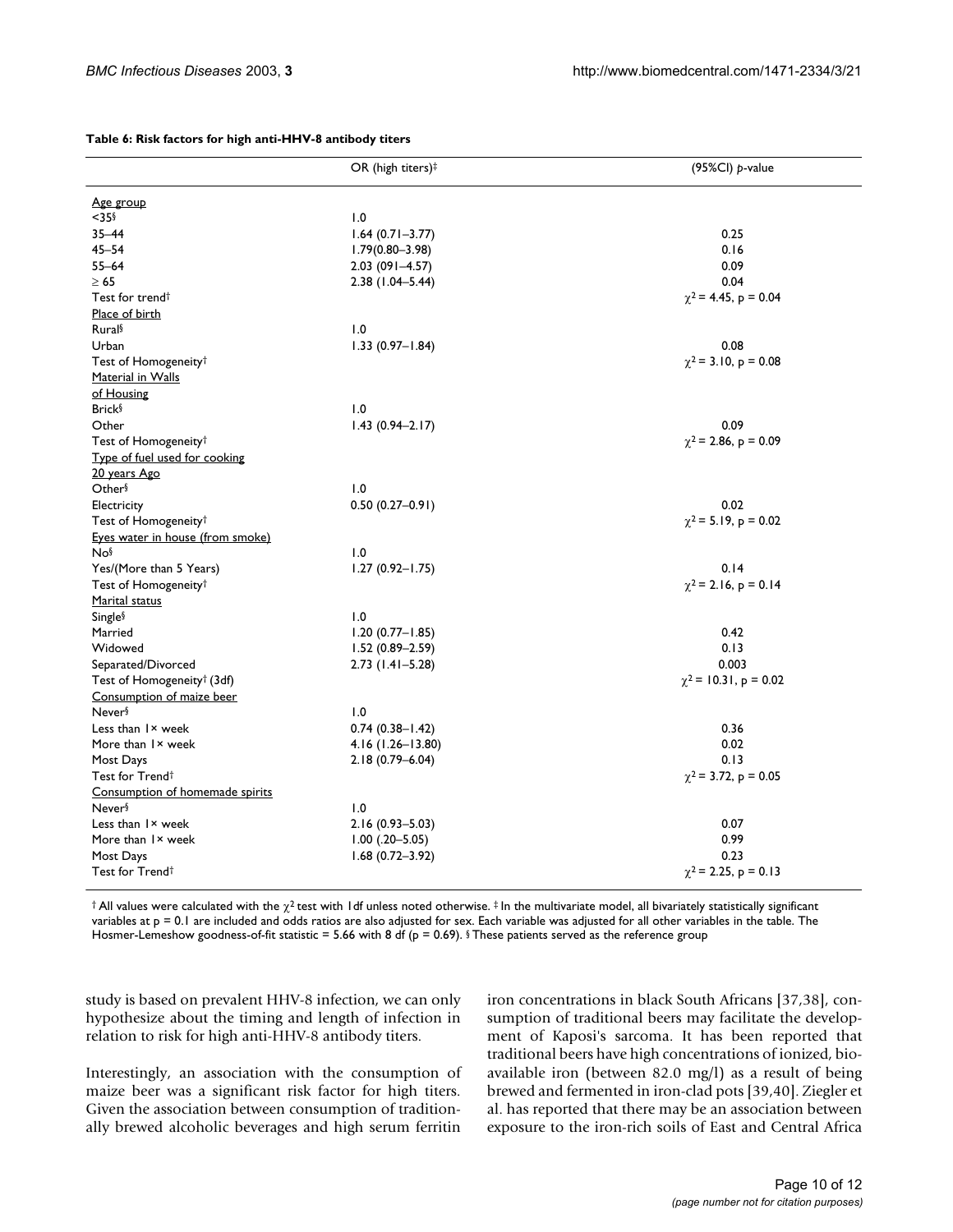and the development of KS [12]. In a case-control study of KS in HIV positive Ugandan patients, Ziegler et al. found that those who drank home-made beer less than once a week had an OR of 2.65 95%CI (1.9–3.8) although there was no trend in risk with increased consumption [11]. Our association with maize beer, however, could be a chance finding since approximately 50 significance tests were performed. Unlike the protective association found between smoking and decreased KS risk by Goedert et al. [41], we found no association between smoking and high anti-HHV-8 antibody titers.

As this case control study was based on prevalent HHV-8 infection, it is important to emphasize the limitations of using this type of data. We were unable to establish a temporal relationship between high anti-HHV-8 antibody titers and the multitude of predictors evaluated in this study. Additionally, as some of our conclusions differ from studies that have evaluated risk factors for KS, there may be different risk factors for KS and anti-HHV-8 antibody titers that should be evaluated in future studies.

#### **Conclusion**

The associations we found between age, socioeconomic status and consumption of traditionally brewed alcoholic beverages and high anti-HHV-8 titers need to be examined in a prospective study. If there is an association between the development of KS and consumption of traditionally brewed beers due to the high levels of bio-available iron in these beers, public health campaigns could be directed at the replacement of iron containers with earthenware pots [42]. Additionally, specifics of the low socioeconomic environment that may increase risk for high anti-HHV-8 antibody titers such as crowding need to be examined in prospective study.

#### **List of abreviations**

HHV-8: Human herpesvirus 8.

KS: Kaposi's sarcoma

#### **List of competing interests**

None declared.

#### **Author's contributions**

FS conceived of the study, participated in its design, coordination and supervised the statistical analysis. JW was involved in the design of the study and performed the statistical analysis. RN was involved in the design of the study and supervised the statistical analysis. MU and LS were involved in the design of the study. MP, PR and RS supplied patients for this study. MH provided pathology reports and participated in the study design. DB performed the immunofluorescence assays. All authors read and approved the final manuscript.

#### **Acknowledgements**

The authors would like to acknowledge the support of the Johannesburg, Chris Hani Baragwanath and Hillbrow Hopsitals.

#### **References**

- 1. Chang Y, Cesarman E, Pessin MS, Lee F, Culpepper J, Knowles DM and Moore PS: **[Identification of Herpesvirus-like DNA](http://www.ncbi.nlm.nih.gov/entrez/query.fcgi?cmd=Retrieve&db=PubMed&dopt=Abstract&list_uids=7997879) [sequences in AIDS-associated Kaposi's sarcoma.](http://www.ncbi.nlm.nih.gov/entrez/query.fcgi?cmd=Retrieve&db=PubMed&dopt=Abstract&list_uids=7997879)** *Science* 1994, **266:**1865-9.
- 2. Gao SJ, Kingsley L, Li M, Zheng W, Parravicini C, Ziegler J, Newton R, Rinaldo CR, Saah A, Phair J, Detels R, Chang Y and Moore PS: **[KSHV antibodies among Americans, Italians and Ugandans](http://www.ncbi.nlm.nih.gov/entrez/query.fcgi?cmd=Retrieve&db=PubMed&dopt=Abstract&list_uids=8705864) [with and without Kaposi's sarcoma.](http://www.ncbi.nlm.nih.gov/entrez/query.fcgi?cmd=Retrieve&db=PubMed&dopt=Abstract&list_uids=8705864)** *Nat Med* 1996, **2:**925-8.
- 3. Whitby D, Howard MR, Tenant-Flowers M, Brink NS, Copas A, Boshoff C, Hatzioannou T, Suggett FEA, Aldam DM, Denton AS, Miller RF, Weller IVD, Weiss RA, Tedder RS and Schulz TF: **[Detec](http://www.ncbi.nlm.nih.gov/entrez/query.fcgi?cmd=Retrieve&db=PubMed&dopt=Abstract&list_uids=10.1016/S0140-6736(95)91619-9)[tion of Kaposi's sarcoma associated herpesvirus in peripheral](http://www.ncbi.nlm.nih.gov/entrez/query.fcgi?cmd=Retrieve&db=PubMed&dopt=Abstract&list_uids=10.1016/S0140-6736(95)91619-9) blood of HIV-infected individuals and progression to Kaposi's [sarcoma](http://www.ncbi.nlm.nih.gov/entrez/query.fcgi?cmd=Retrieve&db=PubMed&dopt=Abstract&list_uids=10.1016/S0140-6736(95)91619-9)[.](http://www.ncbi.nlm.nih.gov/entrez/query.fcgi?cmd=Retrieve&db=PubMed&dopt=Abstract&list_uids=7674745)** *Lancet* 1995, **346:**799-802.
- 4. Boshoff C, Schulz TF, Kennedy MM, Graham AK, Fisher C, Thomas A, McGee |O, Weiss RA and O'Leary ||: [Kaposi's sarcoma-associ](http://www.ncbi.nlm.nih.gov/entrez/query.fcgi?cmd=Retrieve&db=PubMed&dopt=Abstract&list_uids=7489408)**[ated herpesvirus infects endothelial and spindle cells.](http://www.ncbi.nlm.nih.gov/entrez/query.fcgi?cmd=Retrieve&db=PubMed&dopt=Abstract&list_uids=7489408)** *Nat Med* 1995, **1:**1274-8.
- 5. Staskus KA, Zhong W, Gebhard K, Herndier B, Wang H, Renne R, Beneke J, Pudney J, Anderson DJ, Ganem D and Haase AT: **[Kaposi's](http://www.ncbi.nlm.nih.gov/entrez/query.fcgi?cmd=Retrieve&db=PubMed&dopt=Abstract&list_uids=191104) [sarcoma-associated herpesvirus gene expression in endothe](http://www.ncbi.nlm.nih.gov/entrez/query.fcgi?cmd=Retrieve&db=PubMed&dopt=Abstract&list_uids=191104)[lial \(spindle\) tumor cells](http://www.ncbi.nlm.nih.gov/entrez/query.fcgi?cmd=Retrieve&db=PubMed&dopt=Abstract&list_uids=191104)[.](http://www.ncbi.nlm.nih.gov/entrez/query.fcgi?cmd=Retrieve&db=PubMed&dopt=Abstract&list_uids=8985403)** *J Virol* 1997, **71:**715-9.
- 6. Moore PS, Kingsley LA, Holmberg SD, Spira T, Gupta P, Hoover DR, Parry JP, Conley LJ, Jaffe HW and Chang Y: **[Kaposi's sarcoma-asso](http://www.ncbi.nlm.nih.gov/entrez/query.fcgi?cmd=Retrieve&db=PubMed&dopt=Abstract&list_uids=8838705)[ciated herpesviurs infection prior to onset of Kaposi's](http://www.ncbi.nlm.nih.gov/entrez/query.fcgi?cmd=Retrieve&db=PubMed&dopt=Abstract&list_uids=8838705) [sarcoma.](http://www.ncbi.nlm.nih.gov/entrez/query.fcgi?cmd=Retrieve&db=PubMed&dopt=Abstract&list_uids=8838705)** *AIDS* 1996, **10:**175-180.
- 7. Dedicoat M and Newton R: **[Review of the distribution of](http://www.ncbi.nlm.nih.gov/entrez/query.fcgi?cmd=Retrieve&db=PubMed&dopt=Abstract&list_uids=10.1038/sj.bjc.6600745) [Kaposi's sarcoma-associated herpesvirus \(KSHV\) in Africa in](http://www.ncbi.nlm.nih.gov/entrez/query.fcgi?cmd=Retrieve&db=PubMed&dopt=Abstract&list_uids=10.1038/sj.bjc.6600745) [relation to the incidence of Kaposi's sarcoma](http://www.ncbi.nlm.nih.gov/entrez/query.fcgi?cmd=Retrieve&db=PubMed&dopt=Abstract&list_uids=10.1038/sj.bjc.6600745)[.](http://www.ncbi.nlm.nih.gov/entrez/query.fcgi?cmd=Retrieve&db=PubMed&dopt=Abstract&list_uids=12556950)** *British Journal of Cancer* 2003, **88:**1-3.
- 8. Grossman Z, Iscovich J, Schwartz F, Azizi E, Klepfish A, Schattner A and Sarid R: **[Absence of Kaposi sarcoma among Ethiopian](http://www.ncbi.nlm.nih.gov/entrez/query.fcgi?cmd=Retrieve&db=PubMed&dopt=Abstract&list_uids=12233922) [immigrants to Israel despite high seroprevalence of human](http://www.ncbi.nlm.nih.gov/entrez/query.fcgi?cmd=Retrieve&db=PubMed&dopt=Abstract&list_uids=12233922) [herpesvirus 8.](http://www.ncbi.nlm.nih.gov/entrez/query.fcgi?cmd=Retrieve&db=PubMed&dopt=Abstract&list_uids=12233922)** *Mayo Clin Proc* 2002, **77(9):**905-9.
- 9. Greenblatt R: **[Kaposi's sarcoma and human herpesvirus-8.](http://www.ncbi.nlm.nih.gov/entrez/query.fcgi?cmd=Retrieve&db=PubMed&dopt=Abstract&list_uids=9494830)** *Infect Dis Clin North Am* 1998, **12(1):**63-82.
- 10. Iscovich J, Boffetta P, Franceschi S, Azizi E and Sarid R: **[Classic](http://www.ncbi.nlm.nih.gov/entrez/query.fcgi?cmd=Retrieve&db=PubMed&dopt=Abstract&list_uids=10.1002/(SICI)1097-0142(20000201)88:3<500::AID-CNCR3>3.3.CO;2-0) [Kaposi sarcoma: epidemiology and risk factors](http://www.ncbi.nlm.nih.gov/entrez/query.fcgi?cmd=Retrieve&db=PubMed&dopt=Abstract&list_uids=10.1002/(SICI)1097-0142(20000201)88:3<500::AID-CNCR3>3.3.CO;2-0)[.](http://www.ncbi.nlm.nih.gov/entrez/query.fcgi?cmd=Retrieve&db=PubMed&dopt=Abstract&list_uids=10649240)** *Cancer* 2000, **88(3):**500-17.
- 11. Ziegler JL, Newton R, Katongole-Mbidde E, Mbulataiye S, De Cock K, Wabinga H, Mugerwa J, Katabira E, Jaffe H, Parkin DM, Reeves G, Weiss R and Beral V: **[Risk factors for Kaposi's sarcoma in HIV](http://www.ncbi.nlm.nih.gov/entrez/query.fcgi?cmd=Retrieve&db=PubMed&dopt=Abstract&list_uids=10.1097/00002030-199713000-00011)[positive subjects in Uganda](http://www.ncbi.nlm.nih.gov/entrez/query.fcgi?cmd=Retrieve&db=PubMed&dopt=Abstract&list_uids=10.1097/00002030-199713000-00011)[.](http://www.ncbi.nlm.nih.gov/entrez/query.fcgi?cmd=Retrieve&db=PubMed&dopt=Abstract&list_uids=9365767)** *AIDS* 1997, **11:**1619-1626.
- 12. Ziegler JL, Simonart T and Snoeck R: **[Kaposi's saroma, oncogenic](http://www.ncbi.nlm.nih.gov/entrez/query.fcgi?cmd=Retrieve&db=PubMed&dopt=Abstract&list_uids=10.1016/S1386-6532(00)00137-2) [viruses and iron](http://www.ncbi.nlm.nih.gov/entrez/query.fcgi?cmd=Retrieve&db=PubMed&dopt=Abstract&list_uids=10.1016/S1386-6532(00)00137-2)[.](http://www.ncbi.nlm.nih.gov/entrez/query.fcgi?cmd=Retrieve&db=PubMed&dopt=Abstract&list_uids=11166660)** *Journal of Clinical Virology* 2001, **20:**127-130.
- 13. Ziegler J, Newton R, Bourboulia D, Casabonne D, Beral V, Mbidde E, Carpenter L, Reeves G, Parkin DM, Wabinga H, Mbulaiteye S, Jaffe H, Weiss R, Boshoff C and Uganda Kaposi's Sarcoma Study Group: **[Risk](http://www.ncbi.nlm.nih.gov/entrez/query.fcgi?cmd=Retrieve&db=PubMed&dopt=Abstract&list_uids=10.1002/ijc.10818) [factors for Kaposi's sarcoma: A Case-control study of HIV](http://www.ncbi.nlm.nih.gov/entrez/query.fcgi?cmd=Retrieve&db=PubMed&dopt=Abstract&list_uids=10.1002/ijc.10818)[seronegative people in Uganda.](http://www.ncbi.nlm.nih.gov/entrez/query.fcgi?cmd=Retrieve&db=PubMed&dopt=Abstract&list_uids=10.1002/ijc.10818)** *International Journal of Cancer* 2003, **103:**233-240.
- 14. Sitas F, Carrara H, Beral V, Newton R, Reeves G, Bull D, Jentsch U, Pacella-Norman R, Bourboulia D, Whitby D, Boshoff C and Weiss R: **[Antibodies against human herpesviurs 8 in black South Afri](http://www.ncbi.nlm.nih.gov/entrez/query.fcgi?cmd=Retrieve&db=PubMed&dopt=Abstract&list_uids=10.1056/NEJM199906173402403)can patients with cancer. Antibodies against human herpes[virus 8 in black South African patients with cancer](http://www.ncbi.nlm.nih.gov/entrez/query.fcgi?cmd=Retrieve&db=PubMed&dopt=Abstract&list_uids=10.1056/NEJM199906173402403)[.](http://www.ncbi.nlm.nih.gov/entrez/query.fcgi?cmd=Retrieve&db=PubMed&dopt=Abstract&list_uids=10369849)** *N Engl J Med* 1999, **340(24):**1863-71.
- 15. Rezza G, Andreoni M, Dorrucci M, Pezzotti P, Monini P, Zerboni R, Salassa B, Colangeli V, Sarmati L, Nicastri E, Barbanera M, Pristera R, Aiuti F, Ortona L and Ensoli B: **[Human herpesvirus 8 seropositiv](http://www.ncbi.nlm.nih.gov/entrez/query.fcgi?cmd=Retrieve&db=PubMed&dopt=Abstract&list_uids=10.1093/jnci/91.17.1468)[ity and risk of Kaposi's sarcoma and other acquired immun](http://www.ncbi.nlm.nih.gov/entrez/query.fcgi?cmd=Retrieve&db=PubMed&dopt=Abstract&list_uids=10.1093/jnci/91.17.1468)[odeficiency syndrome-related diseases](http://www.ncbi.nlm.nih.gov/entrez/query.fcgi?cmd=Retrieve&db=PubMed&dopt=Abstract&list_uids=10.1093/jnci/91.17.1468)[.](http://www.ncbi.nlm.nih.gov/entrez/query.fcgi?cmd=Retrieve&db=PubMed&dopt=Abstract&list_uids=10469747)** *J Natl Cancer Inst* 1999, **91(17):**1468-74.
- 16. Tedeschi R, Enbom M, Bidoli E, Linde A, De Paoli P and Dillner J: **[Viral](http://www.ncbi.nlm.nih.gov/entrez/query.fcgi?cmd=Retrieve&db=PubMed&dopt=Abstract&list_uids=88535) load of human herpesvirus 8 in peripheral blood of human [immunodeficiency virus-infected patients with Kaposi's](http://www.ncbi.nlm.nih.gov/entrez/query.fcgi?cmd=Retrieve&db=PubMed&dopt=Abstract&list_uids=88535) [sarcoma](http://www.ncbi.nlm.nih.gov/entrez/query.fcgi?cmd=Retrieve&db=PubMed&dopt=Abstract&list_uids=88535)[.](http://www.ncbi.nlm.nih.gov/entrez/query.fcgi?cmd=Retrieve&db=PubMed&dopt=Abstract&list_uids=10.1128/JCM.39.12.4269-4273.2001)** *J Clin Microbiol* 2001, **39(12):**4269-73.
- 17. Biggar RJ, Engels EA, Whitby D, Kedes DH and Goedert JJ: **Antibody Reactivity to Latent and Lytic Antigens to Human Hepesvi-**